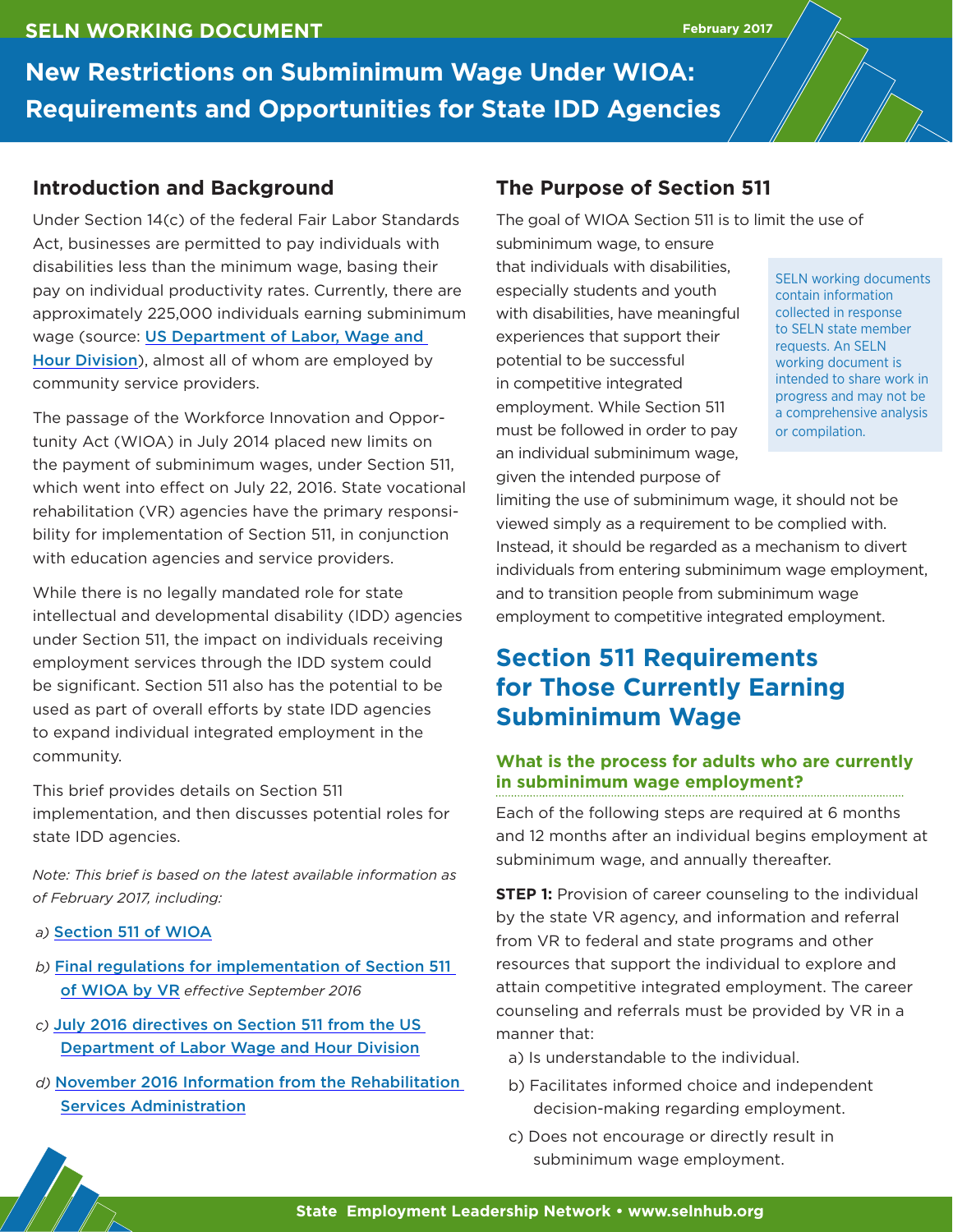**STEP 2:** The individual must be informed by the entity that is paying the individual subminimum wage of local self-advocacy, self-determination, and peer mentoring training opportunities. These services may not be provided by any entity that holds a 14(c) certificate (the [Special Wage Certificate](https://www.dol.gov/whd/regs/compliance/whdfs39.htm) from the US Department of Labor (DOL) that permits an organization to pay subminimum wage).

#### **How are "peer mentoring," "self-advocacy," and "self-determination" defined?**

Although not defined in the WIOA law or regulations, the preamble to the WIOA final regulations includes the following definitions:

- "Peer mentoring" involves individuals with disabilities providing guidance, counseling, and advice to other people with disabilities based upon their own experiences and training and the experiences of others they know.
- "Self-advocacy" involves developing the skills, knowledge, and confidence to stand up for oneself, and using appropriate means to obtain one's goals.
- "Self-determination" means having the abilities, attitudes, skills, and opportunities to play an active and prominent role in living and planning one's life and future.

#### **Can an individual earning subminimum wage refuse to participate in the Section 511 process?**

Through informed choice, an individual earning subminimum wage can refuse to participate in the Section 511 process. However, this refusal must be documented by VR per the specific regulations in WIOA, and the business that employs the individual at subminimum wage must keep a copy of this refusal on file. As long as the refusal is properly documented by VR, the federal regulations indicate no impact on the individual's ability to continue to be employed at subminimum wage. However, if an individual refuses to go through the Section 511 process, they still must go to VR to have that refusal documented at each of the required intervals (6 and 12 months after beginning subminimum wage employment, and annually thereafter). This refusal

cannot be documented by the business that employs the individual at subminimum wage. If an individual is unwilling to go to VR in order to have their refusal of the Section 511 process documented, they cannot continue to be paid subminimum wage, as the business that employs them (which is typically a community service provider) would be in violation of Section 511 and liable for back wages. (The business may continue to employ the individual, at minimum wage or higher.)

# **Section 511 Requirements for Youth considering Subminimum Wage employment**

#### **What is the process for youth seeking subminimum wage employment?**

For youth with disabilities who are 24 and younger, prior to placement in subminimum wage employment, all three of the following steps are required:

**STEP 1:** Completion of VR pre-employment transition services (as defined under WIOA), or transition services as defined by the Individuals with Disabilities Education Act (IDEA).

**STEP 2:** Application for VR services, resulting in either:

- a. Determination of ineligibility for VR services, or
- b. Being determined eligible for services, but unable to achieve the goal of competitive integrated employment in the Individualized Plan for Employment (IPE) after a reasonable period of time, resulting in an unsuccessful case closure.

**STEP 3:** Within 30 days after determination of ineligibility or unsuccessful case closure, VR must provide career counseling, and information and referral to federal and state programs and other resources that offer employment supports to help the individual explore and attain competitive integrated employment. The career counseling and referrals must be provided by VR in a manner that facilitates informed choice and independent decision-making by the youth, and does not encourage or directly lead to subminimum wage employment.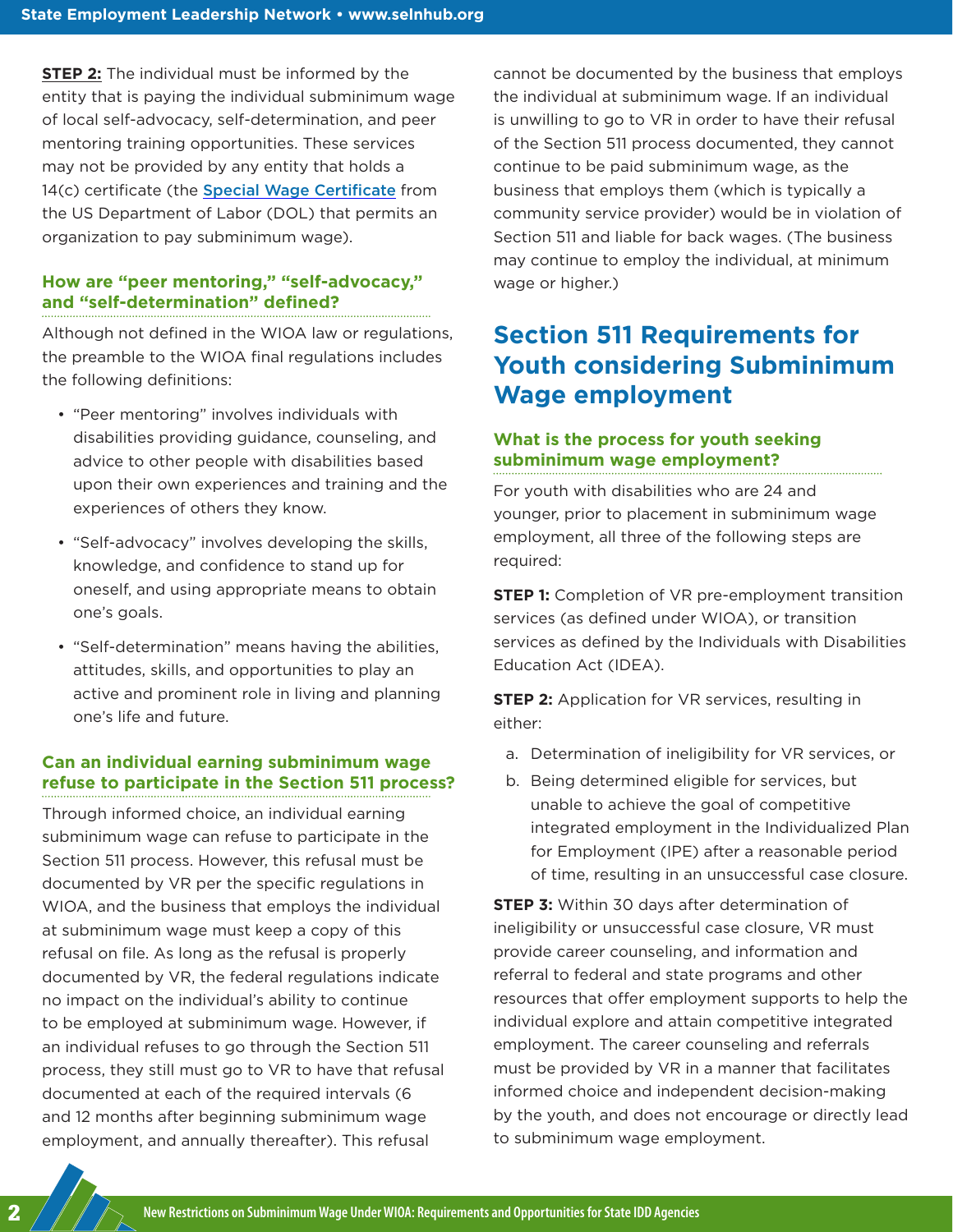#### **What is "reasonable period of time" for provision of VR services prior to an unsuccessful case closure?**

Per WIOA regulations, "reasonable period of time" must be consistent with the disabilityrelated and vocational needs of the individual, as well as the anticipated length of time required to complete the services identified in the IPE. For an individual with a goal of supported employment, a reasonable period of time is up to 24 months, unless there is agreement to extend the services longer.

#### **Can a youth refuse to participate in the Section 511 process?**

A youth or their parent/guardian (as appropriate) can refuse to participate in the Section 511 process, or can opt out of the VR process entirely. However, if the individual does so, per the preamble of the final regulations<sup>1</sup>, they may not be paid under a 14(c) subminimum wage certificate, and must be paid at least minimum wage. The WIOA regulations contain specific procedures for educational agencies and VR for documenting youth refusal to participate.

#### **How does Section 511 restrict use of subminimum wage while youth are in school?**

Under Section 511, state and local educational agencies cannot contract or have any other type of arrangement with a business/service provider to pay a youth subminimum wage. However, educational agencies may still contract with a holder of a 14(c) certificate to provide other services, such as assisting a student to find an after-school or summer job in competitive integrated employment.

| <b>Summary of Section 511 Requirements</b>                                  |                                                                                                                                                                                                                                                                                           |                                                                                                                                                             |  |
|-----------------------------------------------------------------------------|-------------------------------------------------------------------------------------------------------------------------------------------------------------------------------------------------------------------------------------------------------------------------------------------|-------------------------------------------------------------------------------------------------------------------------------------------------------------|--|
| <b>Individual</b>                                                           | <b>Steps required</b>                                                                                                                                                                                                                                                                     | <b>Timeline requirements</b>                                                                                                                                |  |
| Youth (24<br>& under)<br>considering<br>employment at<br>subminimum<br>wage | Provision of VR pre-employ-<br>ment transition services, or<br><b>IDFA transition services.</b><br>Referral to VR, and either<br>determined ineligible or<br>case unsuccessfully closed.<br>Provision of career counsel-<br>ing by VR, and referral<br>to employment-related<br>supports. | To be provided prior to youth<br>entering subminimum wage<br>employment.                                                                                    |  |
| Individual<br>currently earning<br>subminimum<br>wage                       | Provision of career counsel-<br>ing by VR, and referral<br>to employment-related<br>supports.<br>Provision of information<br>by 14(c) providers of avail-<br>ability of self-advocacy,<br>self-determination, and<br>peer mentoring training.                                             | To be provided at 6 months<br>after beginning subminimum<br>wage employment, 12<br>months, and annually<br>thereafter while employed at<br>subminimum wage. |  |

# **General Requirements for Section 511**

#### **What is considered "informed choice"?**

WIOA does not define "informed choice." However, via general guidance on informed choice under Title II of the Americans with Disabilities Act and the Olmstead Decision, and specific **guidance on** [publicly funded employment services issued in](https://www.ada.gov/olmstead/olmstead_guidance_employment.htm)  [October 2016](https://www.ada.gov/olmstead/olmstead_guidance_employment.htm), the US Department of Justice notes that individuals may be initially hesitant to consider employment in integrated settings. This is usually a result of being segregated in sheltered workshops, being told they cannot work in integrated settings, being tracked away from competitive integrated employment, being steered to segregated settings directly from school, being absent from the competitive labor market for long periods of time, or being given scant information about supported employment services, integrated employment settings, or how individuals with disabilities can work in jobs in the community.

Therefore, public entities, including state IDD systems, must take steps to ensure that individuals can make an informed choice about working in

<sup>1</sup> Federal Register, Vol. 81, No. 161, Friday, August 19, 2016, p. 55717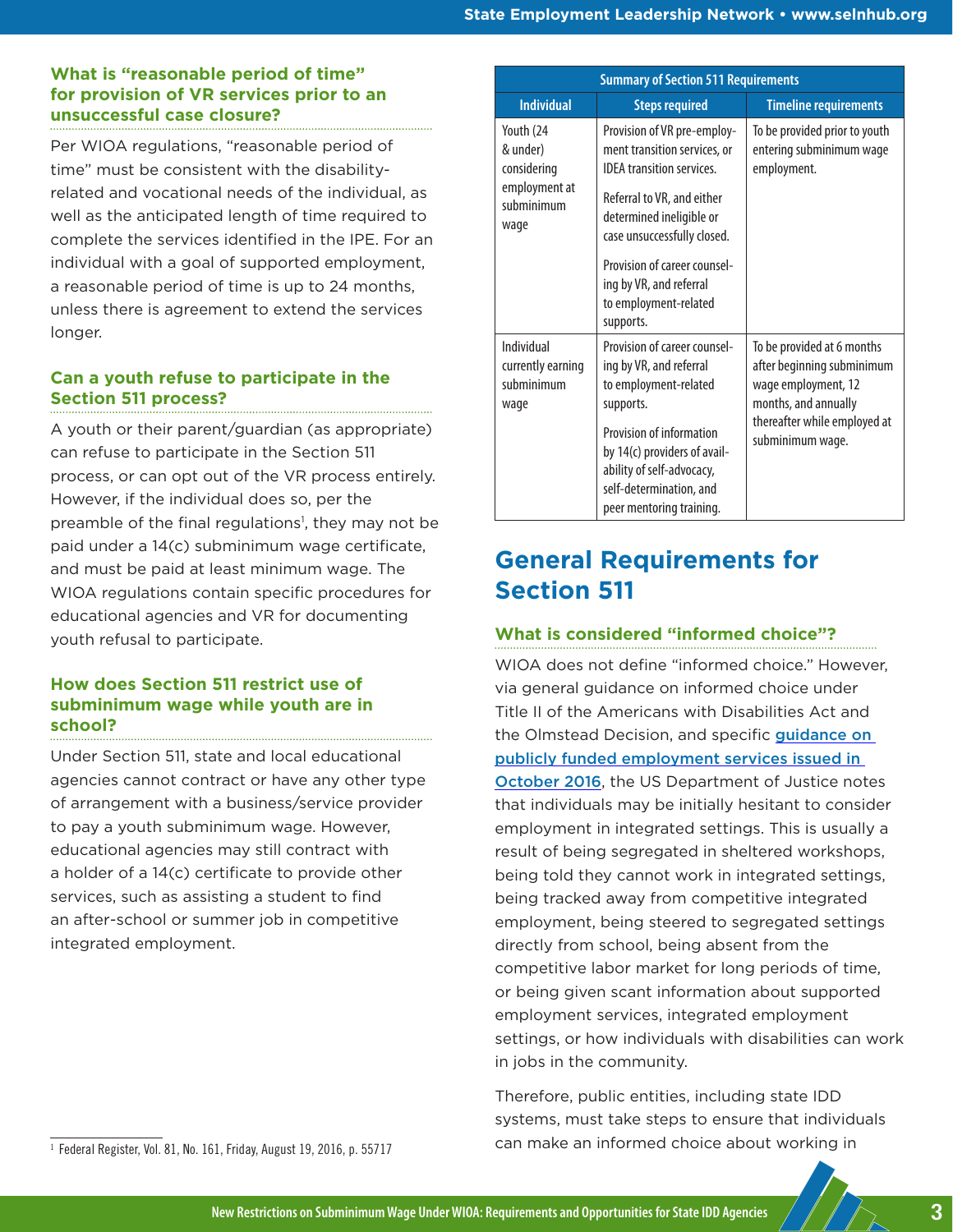integrated settings. These steps include:

- Providing information about the benefits of working in integrated employment.
- Facilitating visits or other experiences in integrated employment settings (e.g., job tours, job shadows, informational interviews, job tryouts/situational assessments, discovery).
- Offering opportunities to meet with other individuals with disabilities who are working in competitive integrated employment, with their families, and with service providers who support individuals in integrated employment.
- Providing access to benefits counseling to explain the impact of income on benefits, and how benefits can be managed to maximize income from employment.
- Making reasonable efforts to identify and address concerns or objections raised by the individual, parent/guardian, or other relevant decision-maker (such as a case manager), regarding employment in the community.

#### **Does VR need to undertake the Section 511 processes for every youth considering subminimum wage, and every individual currently earning subminimum wage?**

Per WIOA, VR is only responsible for the Section 511 processes for youth "who are known" to be seeking subminimum wage employment, and individuals "who are known" to be currently employed at subminimum wage. However, the WIOA regulations are clear that Section 511 is not limited only to individuals who have applied for or received VR services or who were served by another program administered by the state VR agency.

Individuals may become known to VR through any method: through the VR process, self-identification/ self-referral, referral by a 14(c) certificate holder, or referral by another entity (which could include a state IDD agency). Once an individual is known to VR, VR must undertake the Section 511 processes outline above.

#### **What are the requirements of holders of 14(c) certificates under Section 511?**

Per the [July 2016 Field Assistance Bulletin](https://www.dol.gov/whd/FieldBulletins/fab2016_2.htm) from the Wage and Hour Division (WHD) of US DOL, entities that hold 14(c) certificates cannot pay an individual subminimum wage unless all requirements under Section 511 are met. Holders of 14(c) certificates must verify that all Section 511 requirements have been met, and review and keep on file copies of any relevant documentation provided to the individual by VR. In the event of an investigation by WHD, failure to comply with the requirements of Section 511 may result in payment of back wages.

#### **What are the requirements for career counseling and information and referral services beyond those listed above?**

The Rehabilitation Services Administration (RSA), the federal agency that has oversight of state VR programs, has the following additional requirements [for the career counseling and information and](http://www2.ed.gov/about/offices/list/osers/rsa/publications/csavr-2016-section-511-subminimum-wage.pdf)  [referral services](http://www2.ed.gov/about/offices/list/osers/rsa/publications/csavr-2016-section-511-subminimum-wage.pdf) under Section 511:

- They are to be provided by professionals that have a broad understanding of the labor market and career development, knowledge about individuals with disabilities and their employment needs and challenges, and specific knowledge about resources and programs that can help to support individuals with disabilities in exploring career choices and finding suitable placements.
- They may be offered in various settings, including in groups and individually; may combine video or digital communication; and where permitted, may be provided at the worksite or at a mutually convenient location.

#### **Can VR contract for services to implement Section 511?**

VR does not have to directly provide the required services under Section 511 and can contract for those services – but contracts for these services cannot be with holders of 14(c) certificates.

#### **What is the deadline for compliance with Section 511?**

• For individuals who were earning subminimum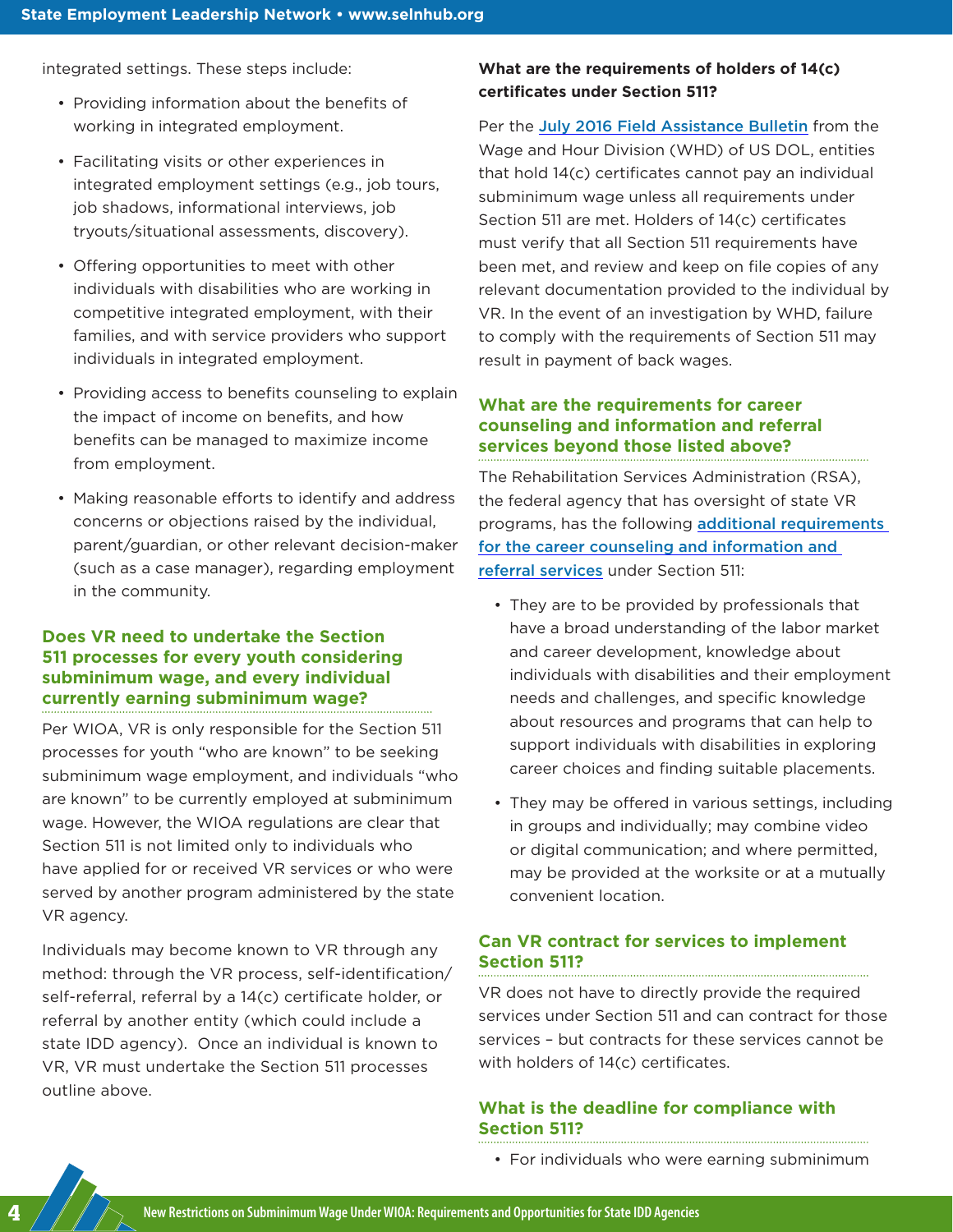wage as of July 22, 2016, all requirements for Section 511 must be completed by July 22, 2017.

- For individuals hired in subminimum wage employment on or after July 22, 2016, the initial process must be completed within six months of hire, with ongoing compliance with all required timeframes (12 months and annually thereafter).
- As of July 22, 2016, youth with disabilities must complete all 3 required steps prior to entering subminimum wage employment.

#### **What are the documentation requirements under Section 511?**

Section 511 contains extensive documentation requirements for both VR and educational agencies, with deadlines for each type of documentation. The directives from WHD also contain documentation requirements. The chart below summarizes these requirements. Holders of 14(c) certificates must make copies of all relevant documentation, and make them available to the state VR agency or the US DOL upon request.

#### **What is the impact of state wage and hour laws on Section 511?**

While all states must comply with the federal wage and hour laws, many states have their own wage and hour laws with additional requirements (such as a higher state minimum wage, or a state prohibition on subminimum wage). Per a [November 2016](https://www.dol.gov/whd/opinion/AdminIntrprtn/FLSA/2016/FLSAAI2016_2.htm)  [administrator's interpretation](https://www.dol.gov/whd/opinion/AdminIntrprtn/FLSA/2016/FLSAAI2016_2.htm) from WHD, entities paying subminimum wages under a section 14(c) certificate must pay these wages in accordance with both federal and state laws. Issuance of a 14(c) certificate does not excuse noncompliance with any state law, including laws establishing higher minimum wage requirements.

This issuance also states that in a state that prohibits subminimum wage, there may be circumstances in which a section 14(c) certificate holder may pay commensurate wage rates to workers with disabilities and remain in compliance with state law. For example, a section 14(c) certificate may have a lawful use in a state that prohibits subminimum wage if the certificate holder has a contract with the Federal Government that is covered by the Service Contract

Act (the federal law that establishes minimum wage rates for federal contracts for services).

### **Who is responsible for implementation of Section 511?**

There are two agencies responsible for implementation of Section 511: the public VR system (under the jurisdiction of RSA), and the US Department of Labor Wage and Hour Division (WHD). The division of these responsibilities is as follows:

- VR is responsible for undertaking and documenting the various 511 processes for youth who are known to VR to be seeking subminimum wage employment, and for individuals currently earning subminimum wage who are known to VR.
- WHD has oversight of the 14(c) wage certificate program, and is responsible for ensuring that service providers comply with all requirements for payment of subminimum wage, including Section 511.

Having two different agencies involved can create confusion. The following guidelines can assist in this regard:

- VR must comply with the requirements for Section 511 in the WIOA regulations.
- Service providers must comply with the directives from WHD concerning Section 511, including the [July 27, 2016 letter to 14\(c\)](https://www.dol.gov/whd/specialemployment/14cLetter_July2016.pdf)  [certificate holders](https://www.dol.gov/whd/specialemployment/14cLetter_July2016.pdf).
- VR does not have jurisdiction over 14(c) certificate holders in terms of implementation of Section 511 (even if the 14(c) holder is a VR vendor). While VR may provide guidance to service providers in terms of Section 511 procedures, any questions regarding Section 511 compliance should be directed to WHD, not to VR.
- As stated by WHD, failure of 14(c) holders to comply with Section 511 could result in payment of back wages. If a 14(c) holder fails to properly comply with Section 511 because of incorrect information received from VR or any other agency (for example, being told that individuals only need to go through the 511 process if they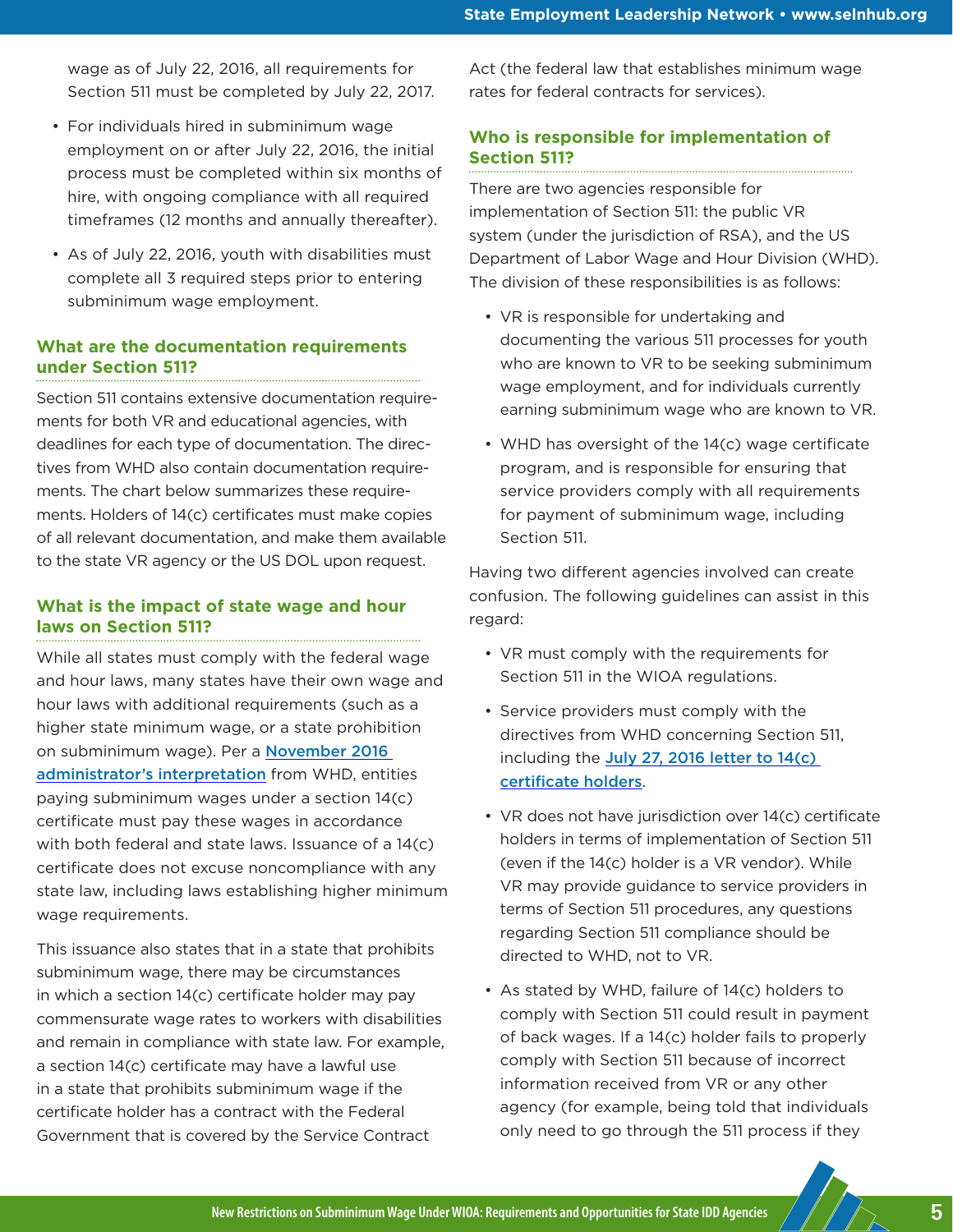have expressed verbal interest in competitive integrated employment), the 14(c) holder could still be penalized by WHD. The fact that the 14(c) holder was provided incorrect information by VR or another agency does not exempt the business/service provider from responsibility for compliance.

| <b>Section 511 Documentation Requirements</b>                                                                                                  |                                |                                                                                                                                       |  |
|------------------------------------------------------------------------------------------------------------------------------------------------|--------------------------------|---------------------------------------------------------------------------------------------------------------------------------------|--|
| <b>For Individuals</b><br><b>Currently Earning</b><br><b>Subminimum Wage</b>                                                                   | <b>Entity Responsible</b>      | <b>Deadline</b>                                                                                                                       |  |
| Documentation of career<br>counseling and informa-<br>tion services                                                                            | VR agency                      | Provided to individual<br>within 45 calendar days<br>after completion (90<br>days under extenuating<br>circumstances)                 |  |
| Documentation of<br>refusal to participate in<br>Section 511 processes                                                                         | VR agency                      | Provided to the<br>individual within 10<br>calendar days of refusal                                                                   |  |
| Documentation of<br>provision of information<br>on local self-advocacy,<br>self-determination, and<br>peer mentoring training<br>opportunities | 14(c) provider (em-<br>ployer) | To be documented in<br>conjunction with the<br>referral to VR for career<br>counseling and informa-<br>tion services                  |  |
| Documentation of<br>completion of transition<br>services under IDEA                                                                            | Local educational<br>agency    | <b>Transmitted to VR within</b><br>30 calendar days after<br>completion of services<br>(60 days under extenu-<br>ating circumstances) |  |
| Documentation of all<br>three required 511 ac-<br>tivities for youth prior to<br>entering subminimum<br>wage employment                        | VR agency                      | Provided to youth within<br>45 calendar days of<br>completion (90 days<br>under extenuating<br>circumstances)                         |  |
| Documentation of<br>youth's refusal to partici-<br>pate in IDEA transition<br>services                                                         | Local educational<br>agency    | <b>Transmitted to VR within</b><br>5 calendar days after<br>refusal                                                                   |  |
| Documentation of<br>youth's refusal to partici-<br>pate in 511 process                                                                         | VR agency                      | Provided to youth within<br>10 calendar days of<br>refusal                                                                            |  |

# **Potential Roles and Opportunities for State IDD Agencies**

There are no legal requirements or formal role in WIOA for state IDD agencies under Section 511. However, many individuals earning subminimum wage receive employment and day services from state IDD agencies, and work for service providers with 14(c) certificates that are also contractors with state IDD agencies (the state itself may also be a 14(c) certificate holder). As such, state IDD agencies have a vested interest in Section 511.

The preamble to the WIOA regulations encourages state VR agencies to develop a cooperative relationship with state IDD agencies to implement Section 511. State IDD agencies should also consider how Section 511 could be used to support agency efforts to expand the number of individuals employed in the community. The following are suggested strategies:

- Work cooperatively with public VR system in identifying individuals for the Section 511 process.
- Use the required referral to VR for career counseling as a catalyst for accessing VR services for individuals, resulting in career exploration, and consideration of individual integrated employment.
- Work with service providers to implement the requirements of Section 511, and ensure that your provider requirements are in compliance with Section 511.
- Be clear in any directives regarding Section 511 about the respective roles of VR and WHD in Section 511 implementation. Be explicit that providers should consult with WHD regarding any compliance issues, and that lack of compliance could result in payment of back wages. In addition, be clear that your IDD agency does not have any official role in Section 511 compliance.
- Use Section 511 as a way of expanding service provider focus on employment, via development of cooperative relationships between providers and public VR. This includes access to the services required by Section 511 (career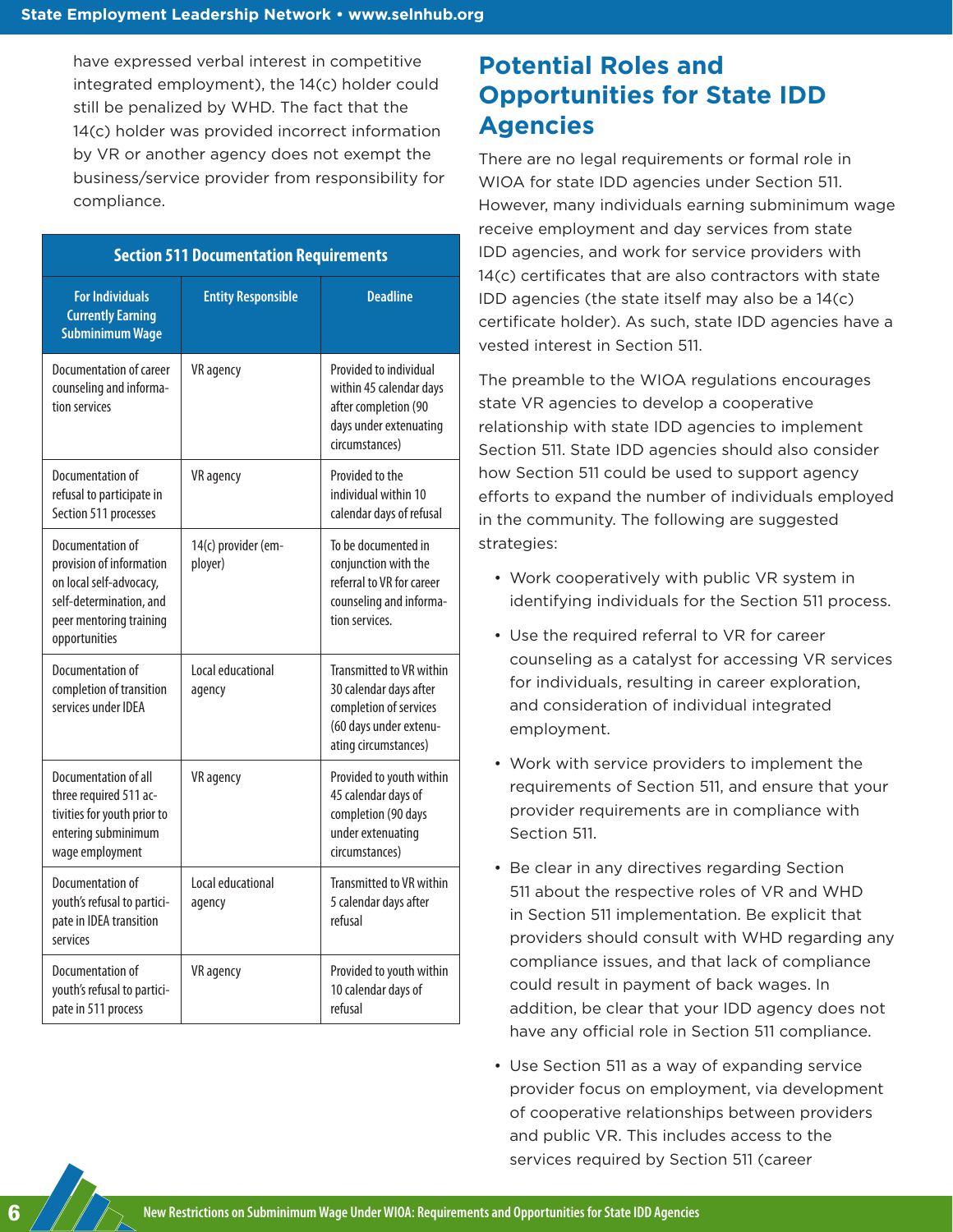counseling; referring individuals to self-advocacy, self-determination, and peer mentoring training opportunities; etc.), as well as other VR services.

- Work with VR to ensure that the annual reviews for those currently earning subminimum wage and other components of Section 511 are done with integrity towards the goal of expanding competitive integrated employment, and not to meet a compliance requirement to continue to pay subminimum wage.
- Link the required annual review process under Section 511 with a review of employment status under the Individual Service Plan (ISP) for consistency in terms of messaging and strategies, and ensuring cross-agency use of resources.
- Work with VR on a consistent definition of "informed choice" and mechanisms for ensuring informed choice via various career exploration processes.
- Be clear with service providers regarding the requirements of informed choice.
- As noted, WIOA requires that individuals earning subminimum wage be informed by the 14(c) provider of self-advocacy, selfdetermination, and peer mentoring training opportunities. IDD systems should ensure the "informing" process maximizes access to these opportunities. In addition, IDD systems should assist in identifying and developing quality selfadvocacy, self-determination, and peer mentoring training opportunities that assist in advancing employment, expanding awareness of their availability, and broadening their use beyond Section 511.
- Include language in your state's VR–IDD interagency agreement that specifically addresses Section 511, and the areas listed above.
- If compliance with wage and hour regulations is part of IDD system quality assurance, compliance with Section 511 should be added to this process.

## **Where do I get more information?**

In working with VR agencies and service providers, IDD systems should become familiar with the various source documents regarding Section 511, and be somewhat cautious in assuming what they are being told verbally is correct. There is a reference list at the end of this publication with links to source documents on Section 511. Given the complicated nature of Section 511 in terms of legal and regulatory issues, it is important to consult with the primary entities responsible for oversight and implementation. These include the following:

## **US Department of Education, Office of Special Education and Rehabilitation Services, Rehabilitation Services Administration (RSA)**

RSA is the federal agency that has oversight of the state VR program, including VR responsibilities regarding Section 511 implementation. The US Department of Education issued the final regulations for implementation of Section 511.

Phone: 202-245-7488

RSA WIOA Information: [https://www2.ed.gov/about/offices/list/osers/rsa/](https://www2.ed.gov/about/offices/list/osers/rsa/wioa-reauthorization.html) [wioa-reauthorization.html](https://www2.ed.gov/about/offices/list/osers/rsa/wioa-reauthorization.html)

RSA State liaisons: <https://rsa.ed.gov/people.cfm>

### **US Department of Labor, Wage and Hour Division (WHD)**

WHD is the federal agency that has oversight of subminimum wage, and is responsible for ensuring compliance with Section 511 by entities that hold 14(c) certificates.

WHD Subminimum Wage Information: [www.dol.gov/whd/workerswithdisabilities/](https://www.dol.gov/whd/workerswithdisabilities/)

Phone: 1-866-4USWAGE (1-866-487-9243); TTY: 1-877-889-5627

Additional contact information, including list of regional offices:

[www.dol.gov/whd/contact\\_us.htm](https://www.dol.gov/whd/contact_us.htm)